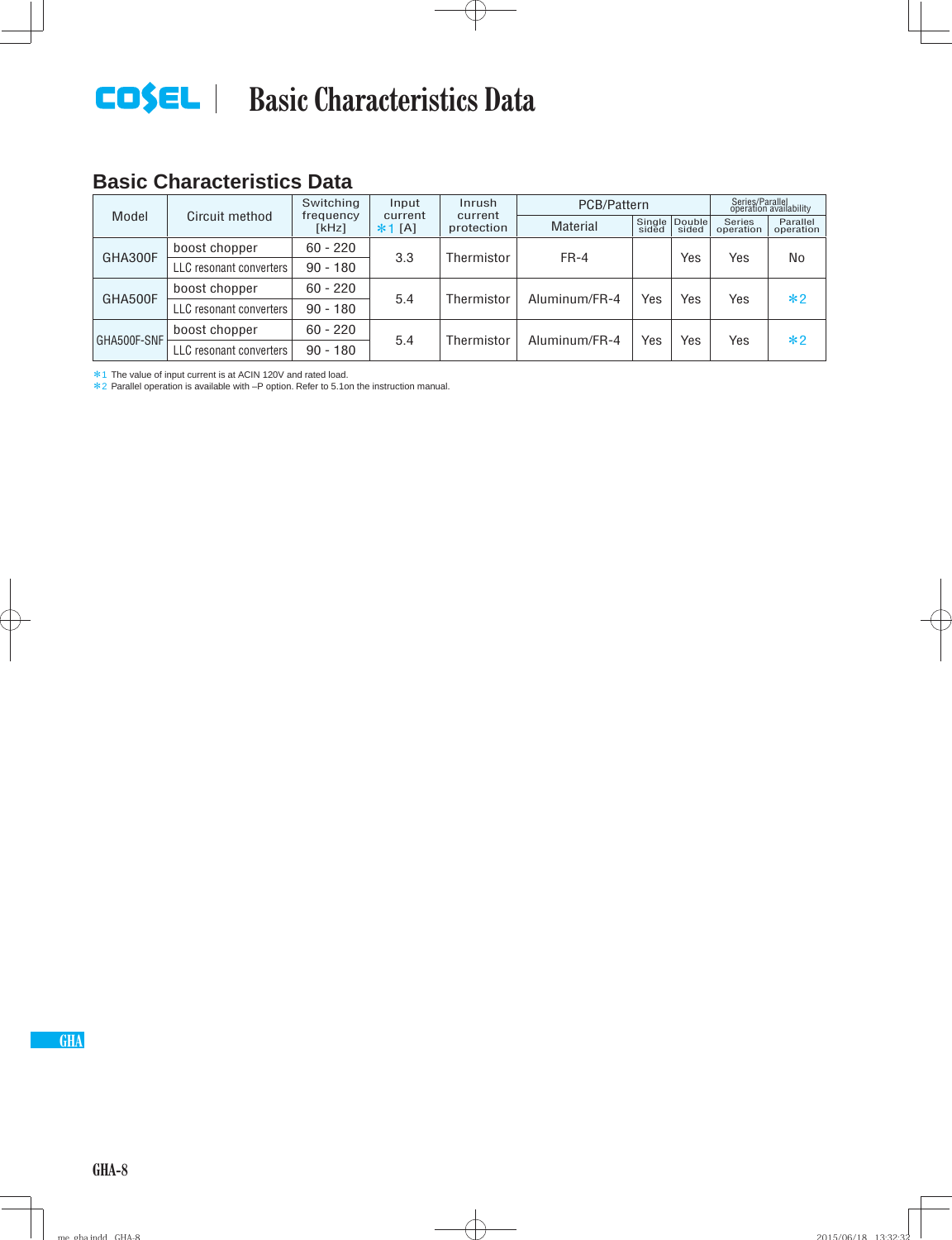# AC-DC Power Supplies Medical Type | Instruction Manual | COSEL

|   |                                                      | <b>Function</b>                                                                                                                    | <b>GHA-10</b>                                         |
|---|------------------------------------------------------|------------------------------------------------------------------------------------------------------------------------------------|-------------------------------------------------------|
|   | 1.1<br>1.2<br>1.3<br>1.4<br>1.5<br>1.6<br>1.7<br>1.8 | Input voltage range model contains and contain a series of the series of the series of the series of the serie<br><b>Isolation</b> | - GHA-10<br>$-$ GHA-10<br>$-$ GHA-10<br><b>GHA-11</b> |
|   |                                                      | <b>Series Operation and Parallel Operation</b>                                                                                     | <b>GHA-11</b>                                         |
|   | 2.1<br>2.2                                           |                                                                                                                                    | - GHA-11<br><b>GHA-11</b>                             |
| З |                                                      | Assembling and Installation Method                                                                                                 | <b>GHA-11</b>                                         |
|   | 3.1<br>3.2<br>3.3<br>3.4<br>3.5                      |                                                                                                                                    | $GHA-12$<br>$-$ <b>GHA-14</b><br>$GHA-14$             |
|   |                                                      | Ground                                                                                                                             | <b>GHA-14</b>                                         |
|   |                                                      | <b>Option and Others</b>                                                                                                           | <b>GHA-15</b>                                         |
|   | 5.1<br>5.2<br>5.3                                    | Outline of options <b>continues</b> and the officer of options <b>continues</b> and the officer of options <b>continues</b>        | $-GHA-15$<br>$-$ GHA $-17$<br>$-$ GHA-17              |

**GHA**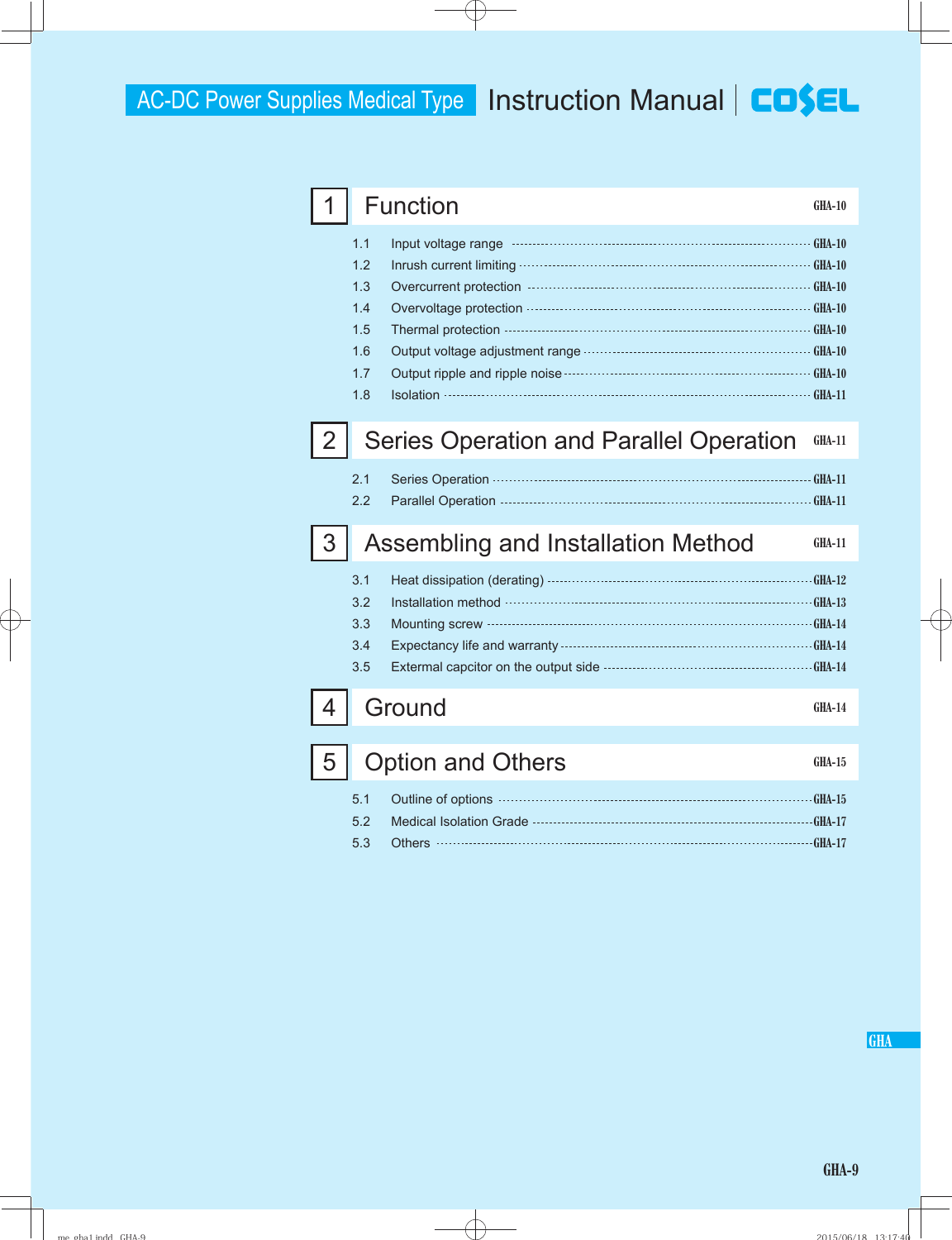# 1 Function

COSEL

## 1.1 Input voltage range

- ■The range is from AC85V to AC264V or DC130V to DC370V (please see SPECIFICATIONS for details).
- $\blacksquare$ In cases that conform with safety standard, input voltage range is AC100-AC240V (50/60Hz).
	- (a) Recommended Capacity : 6.3A, slow -blow



Fig.1.1 Connection method

- $\blacksquare$ If input value doesn't fall within above range, a unit may not operate in accordance with speci cations and/or start hunting or fail. If you need to apply a square waveform input voltage, which is commonly used in UPS and inverters, please contact us.
- ■When the input voltage changes suddenly, the output voltage accuracy might exceed the speci cation. Please contact us.

## 1.2 Inrush current limiting

■An inrush current limiting circuit is built-in.

- $\blacksquare$ If you need to use a switch on the input side, please select one that can withstand an input inrush current.
- ■Thermistor is used in the inrush current limiting circuit. When you turn the power ON/OFF repeatedly within a short period of time, please have enough intervals so that a power supply cools down before being turned on.
- ■Surge current in the lter unit does not include. (0.2ms or less).

## 1.3 Overcurrent protection

■An overcurrent protection circuit is built-in and activated at 105% of the rated current or 101% of the peak current. A unit automatically recovers when a fault condition is removed.

Please do not use a unit in short circuit and/or under an overcurrent condition.

**■Intermittent Operation Mode** 

Intermittent operation for overcurrent protection is included in a part of series. When the overcurrent protection circuit is activated and the output voltage drops to a certain extent, the output becomes intermittent so that the average current will also decrease.

## 1.4 Overvoltage protection

**GHA**

■An overvoltage protection circuit is built-in. If the overvoltage protection circuit is activated, shut down the input voltage, wait more than 3 minutes and turn on the AC input again to recover the output voltage. Recovery time varies depending on such factors as input voltage value at the time of the operation.

#### Remarks :

Please avoid applying a voltage exceeding the rated voltage to an output terminal. Doing so may cause a power supply to malfunction or fail. If you cannot avoid doing so, for example, if you need to operate a motor, etc., please install an external diode on the output terminal to protect the unit.

## 1.5 Thermal protection

■Over Temperature Protection (OTP) is built in.

- **If this function is in operation, turn off power, eliminate all possible** causes of overheating, and drop the temperature to nomal level.
	- Output voltage recovers after applying input voltage.

 The recovery time varies depending on input voltage and load condition.

- 1 Over rated temperature
- 2 Poor ventilation

3 Over peak load based on Instruction Manual 4. for Peak loading

#### Remarks :

Please comply with recommended mounting method in section 3.1.

## 1.6 Output voltage adjustment range

■ To increase an output voltage, turn a built-in potentiometeris clockwise. To decrease the output voltage, turn it counterclockwise

## 1.7 Output ripple and ripple noise

■Output ripple noise may be in uenced by measurement environment, measuring method Fig.1.2 is recommended.



C1 : Film capacitor 0.1μF

C2 : Aluminum electrolytic capacitor 22μF

Fig.1.2 Measuring method of Ripple and Ripple Noise

#### Remarks :

When GND cable of probe with ux of magnetic force from power supply are crossing, ripple and ripple noise might not measure correctly.

Please note the measuring environment.



Fig.1.3 Example of measuring output ripple and ripple noise **GHA-10**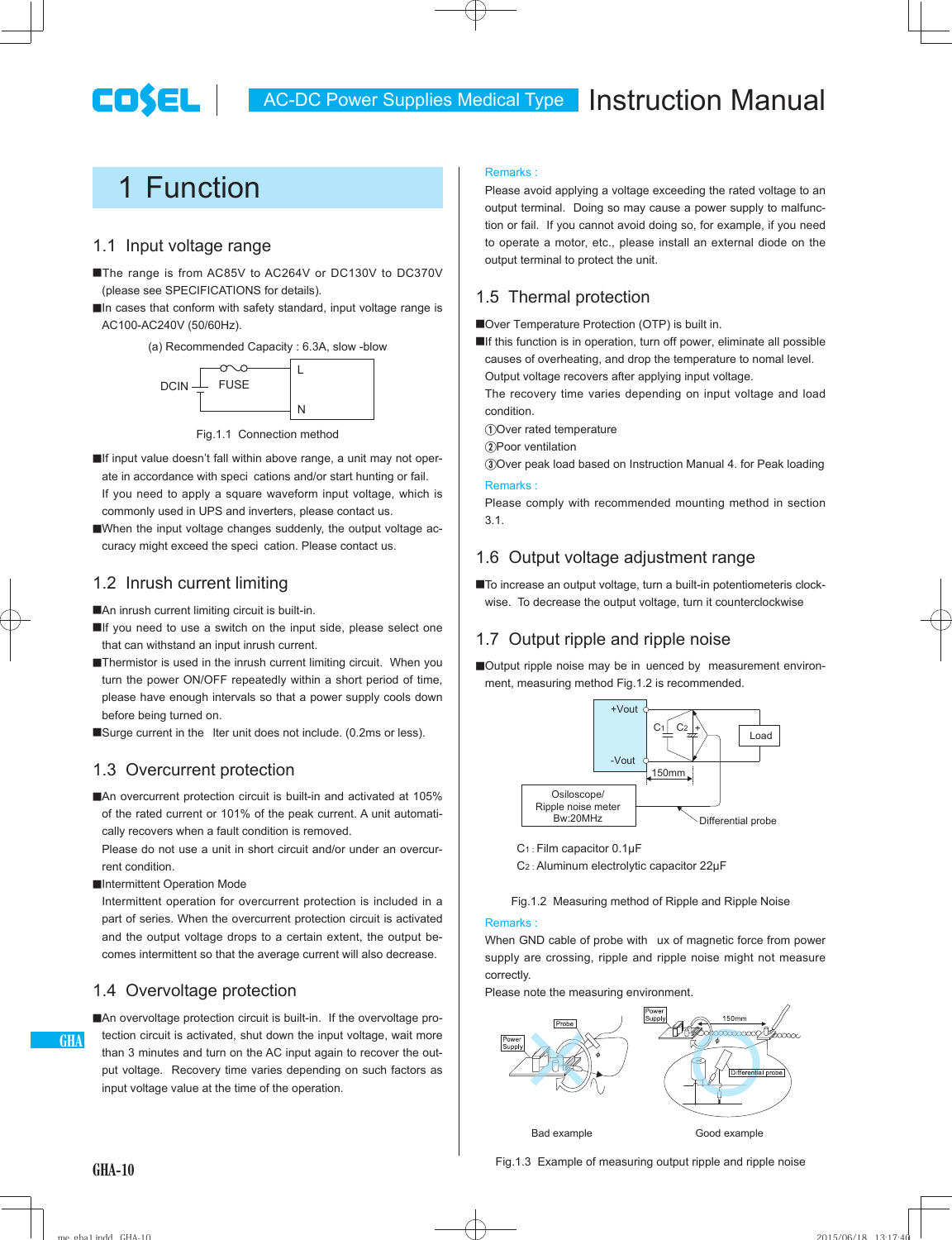#### 1.8 Isolation

**COSEL** 

- **EXTERCTER** For a receiving inspection, such as Hi-Pot test, gradually increase (decrease) the voltage for the start (shut down). Avoid using Hi-Pot tester with the timer because it may generate voltage a few times higher than the applied voltage, at ON/OFF of a timer.
- ■When you test a unit for isolation between the input and output, input and the terminal FG or between the output and the terminal FG, short-circuit between the output and the terminals RCG, PGG and AUXG.

# 2 Series Operation and Parallel Operation

### 2.1 Series Operation

■Series operation is available by connecting the outputs of two or more power supplies with the same output voltage, as shown below. Output current in series connection should be lower than the lowest rated current in each unit.

#### Remarks :

Please be sure to have enough cooling in case one of the power supply stops due to activation of the protection circuitry.



Fig.2.1 Examples of connecting in series operation

### 2.2 Parallel Operation

#### **Parallel operation**

Parallel operation is possible with option "-P".

 Parallel operation is not available for the standard unit, please refer to the listed options.

Redundancy operation

Redundancy operation is available by wiring as shown below.



Fig.2.2 Example of redundancy operation

**Even a slight difference in output voltage can affect the balance** between the values of  $I_1$  and  $I_2$ .

Please make sure that the value of I<sub>3</sub> does not exceed the rated current of a power supply.

 $I_3 \leq$  the rated current value

 Please evaluate carefuly and test for any possible failure modes. Hot-swap or Hot-plug is not available.

# 3 Assembling and Installation Method

**E**Features of the cooling method

#### GHA500F

■Cooling method

 Conduction cooling, forced air and convection cooling are available.

 The combination of the cooling method makes mechanical design exible.



Fig.3.1 Cooling method Combination

 In order to determine if the power supply operates according to our speci cations, the maximum operating temperature and temperature measuring points are shown in table 3.1., for reference. **GHA**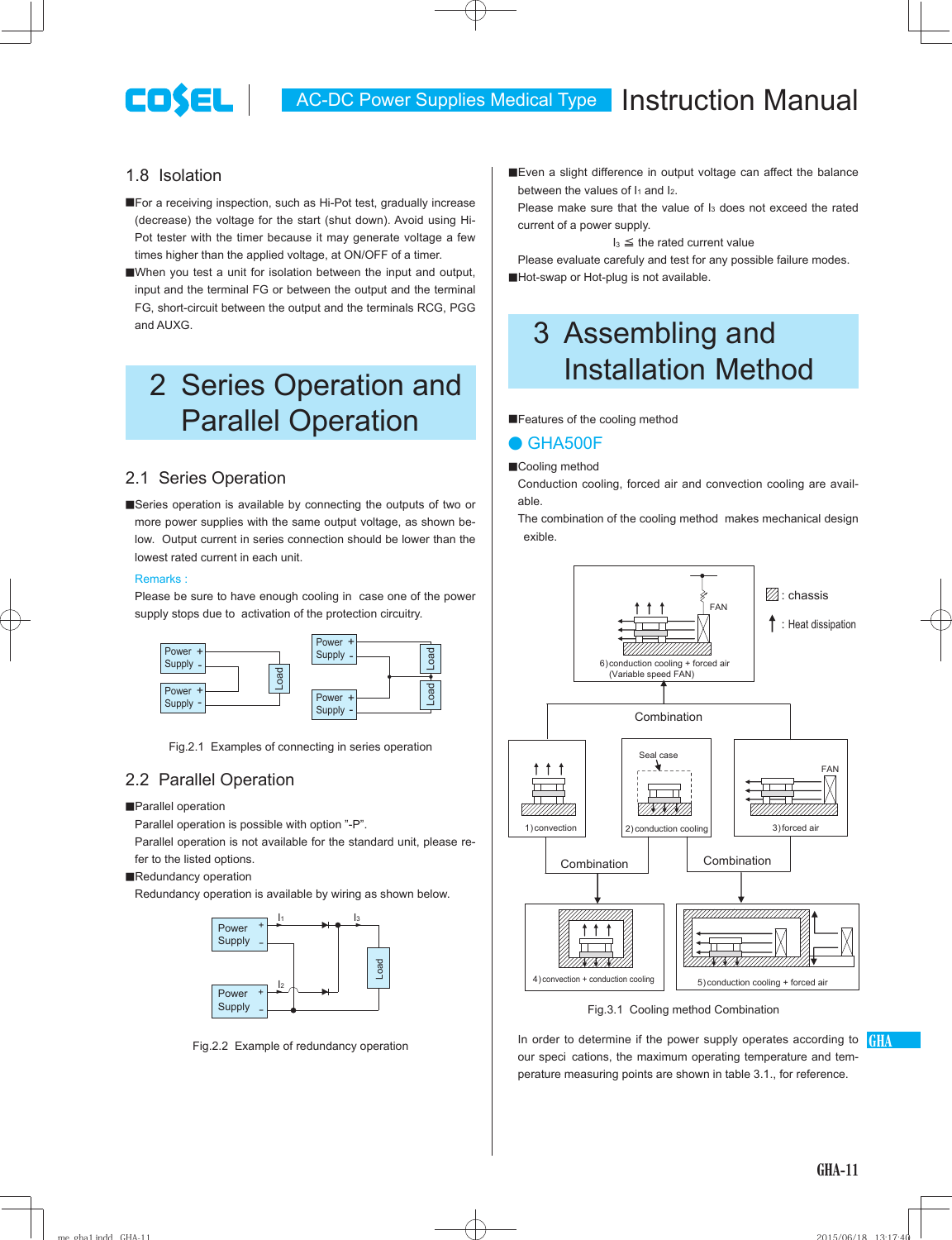# COSEL

## $\bullet$  GHA300F

#### ■Cooling method

 Both Forced air and convection cooling are available. (Fig 3.1 1),3),6)cooling method).

#### Remarks:

**E**For proper operation of the power supply, please note the following: 1Heat dissipation (derating):Section 3.1 reference

- $\cdot$  The temperature rise and heat dissipation of the converter must be considered.
- -Conditions varies with environment and input voltage.
- -Mounting surface will be very hot during the operation ,so please be careful not to touch the surface.

2Insulation distance: Please refer to Section 3.2

- $\cdot$  AC voltage exist on the primary side therefore.
- $\cdot$  In order to prevent electric shock, or to meet the leakage current requirements of the safety standard, you need to ensure the proper insolation distance.

## 3.1 Heat dissipation (derating)

**Example 3 Fernandial Formation and system in Fernandian** and another, the real test is to measure the critical components temperature rise when the power supply installed in the end-application.

 For reliable and safe operation, please make sure the maximum component temperatures rise given in table 3.1 is not exceeded. Please refer to Fig.3.4 - 3.9 for derating information based on differ-

ent cooling methods.

 Operating at the maximum temperature rating results in 3-Years life expectancy. The actual life expectancy can be extended by reducing the ambient temperature. Please refer to section 3.4 for more information.

**Test Measuring points** 

 Be aware of the conductive parts during the measurements. Please contact us for more detail.





(a)Upper substrate (b)Lower substrate

Fig.3.2 Temperature measurement points locations

Table 3.1 Maximum operating temperature

| Point                                         | Parts name              |                  | Maximum<br>temperature <sup>[°</sup> C] |      | <b>Remarks</b>   |  |
|-----------------------------------------------|-------------------------|------------------|-----------------------------------------|------|------------------|--|
|                                               |                         | No.              | 500F                                    | 300F |                  |  |
| O                                             | Line Filter             | L <sub>101</sub> | 115                                     | 115  |                  |  |
| $^\mathrm{(2)}$                               | Varistor                | <b>SK101</b>     | 76                                      | 76   |                  |  |
| $\circled{3}$                                 | Input Capacitor         | C <sub>106</sub> | 89                                      | 89   |                  |  |
| 4                                             | <b>Output Capacitor</b> | C506             | 87                                      | 87   |                  |  |
| $\circledS$                                   | Rectifier               | <b>SS11</b>      | 120                                     | 120  | case temperature |  |
| $^\circledR$                                  | Transformer             | T <sub>11</sub>  | 110                                     | 110  |                  |  |
| $\left( \widehat{\mathbf{\mathit{\}}}\right)$ | Output Choke            | L <sub>51</sub>  | 115                                     | 115  |                  |  |
| $\circledast$                                 | Aluminum base plate     |                  | *                                       |      |                  |  |

\*Operating ambient temperature derating of Conduction cooling (Reference value)

#### Remarks:

There is a possibility that it is not possible to cool enough when the power supply is used by the sealing up space as showing in Fig.3.3.



Fig.3.3 Installation example

#### GHA500F



Fig.3.4 Forced air cooling derating curve (Reference value) \*Maximum power with Forced air (Fig.3.5)



Fig.3.5 The maximum output power by wind speed conditions



Fig.3.6 Convection cooling derating curve (Reference value)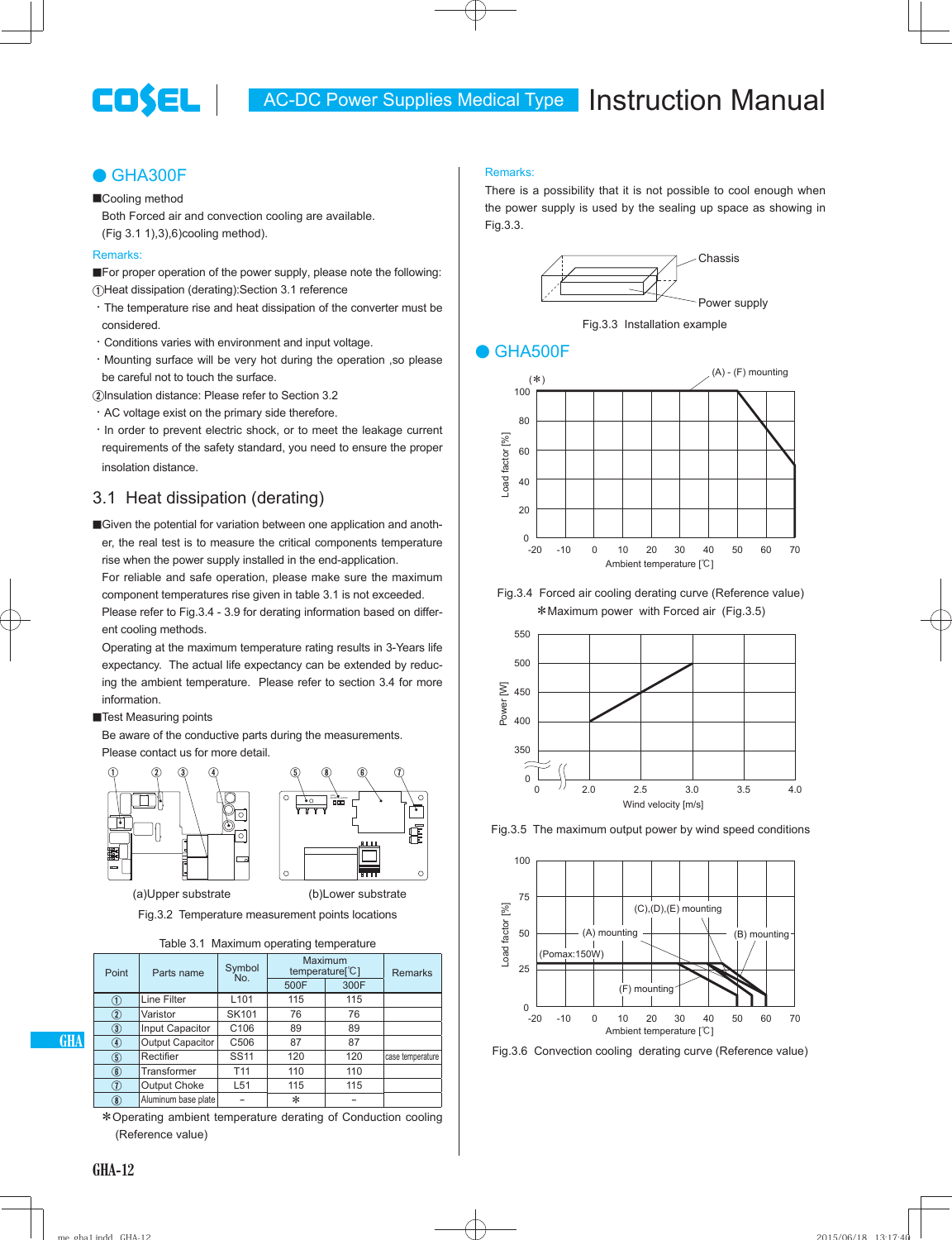## AC-DC Power Supplies Medical Type | Instruction Manual





#### $\bullet$  GHA300F

COSEL



Fig.3.8 Forced air cooling derating curve (Reference value)



Fig.3.9 Convection cooling derating curve (Reference value)

#### ■Input voltage derating curve

 Derating curve depending on input voltage is Fig.3.10. For maximum power in each cooling method, please apply.



Fig.3.10 Input voltage derating curve



## 3.2 Installation method

**IDuring use, keep the distance between d<sub>1</sub> & d<sub>2</sub> for to insulate be**tween lead of component and metal chassis, use the spacer of 5mm or more between d<sub>1</sub>. If it is less than  $d_1$  &  $d_2$ , insert the insulation sheet between power supply and metal chassis.

### ● GHA500F



Fig.3.12 Installation method

## ● GHA300F

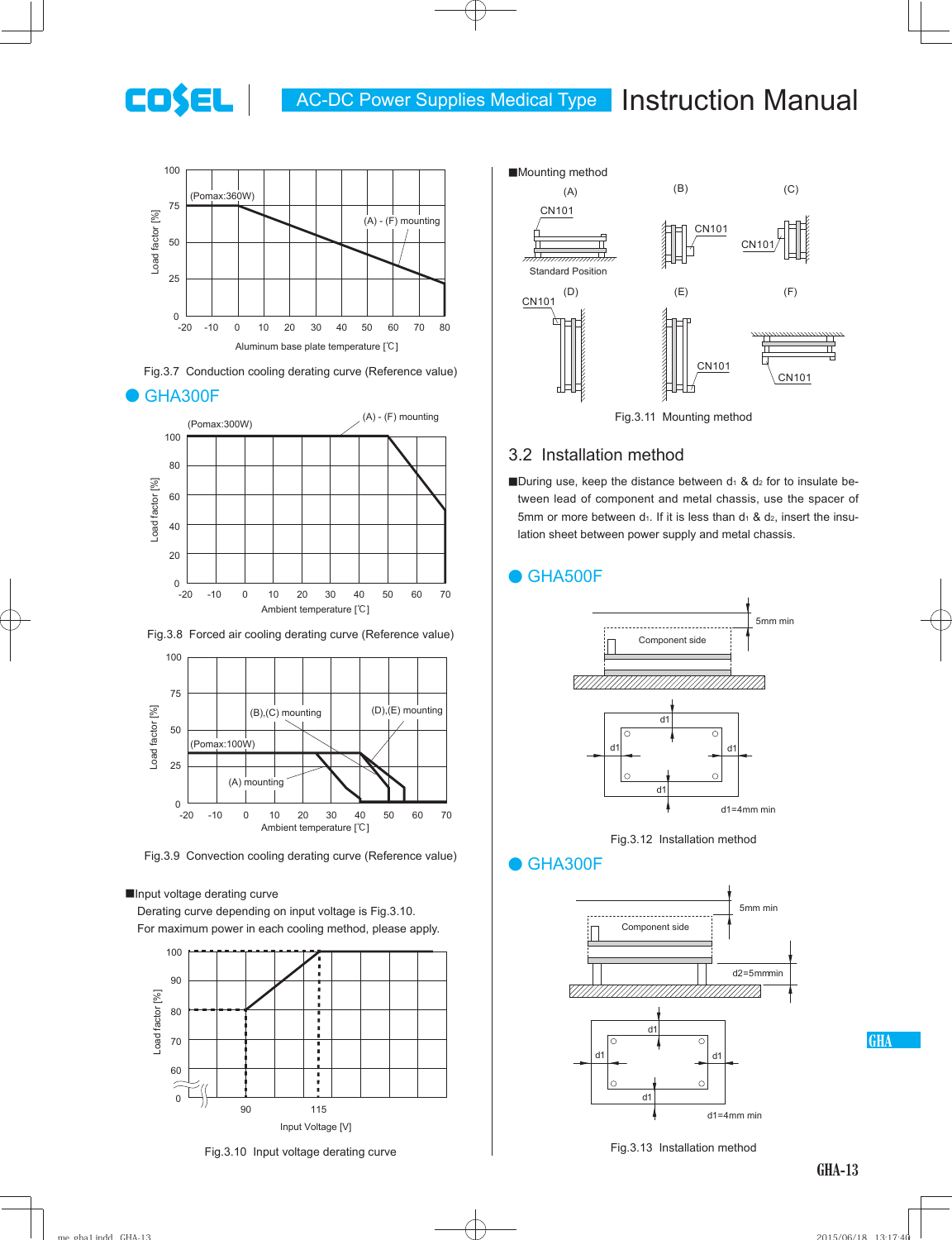## AC-DC Power Supplies Medical Type | Instruction Manual

#### 3.3 Mounting screw

COSEL

■The mounting screw should be M3. The hatched area shows the allowance of metal parts for mounting.

#### ¿ GHA300F, GHA500F



Fig.3.14 Allowance of metal for mounting

**If metallic** ttings are used on the component side of the board, ensure there is no contact with surface mounted components.

■This product uses SMD technology.

Please avoid the PCB installation method which includes the twisting stress or the bending stress.

#### 3.4 Expectancy life and warranty

#### **Expectancy Life.**

Table 3.2 Life Expectancy (GHA500F-□) Cooling Method **Mounting** Method Average ambient temperature (year) Expectancy Life Io≦75% 75%<lo≤100% **Convection** A, C, D  $\begin{array}{|l|l|} \hline \text{Ta} = 35^\circ\text{C} \text{ or } \text{less} & \text{10years} & \text{6years} \\ \hline \text{Ta} = 40^\circ\text{C} & \text{7years} & \text{4years} \end{array}$ Ta =  $40^{\circ}$ C B Ta = 45°C 10years 7years  $E = \begin{array}{|l|l|} \hline \text{Ta} = 30^{\circ}\text{C} \text{ or } \text{less} & \text{10years} & \text{7 years} \\ \hline \hline \text{Ta} = 35^{\circ}\text{C} & \text{7 years} & \text{5 years} \end{array}$ Ta =  $35\degree$ C F Ta = 30°C 10years 7years Forced air  $A, B, C, D, E, F$   $\frac{Ta = 40^{\circ}C \text{ or less}}{Ta = 50^{\circ}C}$  Over 10years Over 10years Over 10years

|  |  |  | Table 3.3  Life Expectancy (GHA300F-⊟) |
|--|--|--|----------------------------------------|
|--|--|--|----------------------------------------|

| Cooling    | Mounting    | Average ambient             |              | <b>Expectancy Life</b>          |
|------------|-------------|-----------------------------|--------------|---------------------------------|
| Method     | Method      | temperature (year)          | lo≦75%       | 75% <lo≦100%< td=""></lo≦100%<> |
|            | A           | Ta = $30^{\circ}$ C         | Over 10years | Over 10years                    |
| Convection | B, C        | Ta = $45^{\circ}$ C         | Over 10years | <b>7years</b>                   |
|            | D           | Ta = $45^{\circ}$ C         | Over 10years | Over 10years                    |
|            | Е           | Ta = $40^{\circ}$ C or less | Over 10years | <b>7years</b>                   |
|            |             | $Ta = 45^{\circ}C$          | Over 10years | 6years                          |
| Forced air | A,B,C,D,E,F | Ta = $40^{\circ}$ C or less | Over 10years | Over 10years                    |
|            |             | Ta = $50^{\circ}$ C         | Over 10years | Over 10years                    |

#### Remarks:

 Estimated life expectancy can be calculated by point temperature  $(3)$ ,  $(4)$  shown in section 3.1. Please contact us for details.

**GHA**

#### **Narranty**

|            | Table 3.4 Warranty (GHA500F-□) |                             |                |                                 |  |  |
|------------|--------------------------------|-----------------------------|----------------|---------------------------------|--|--|
| Cooling    | Mounting                       | Average ambient             |                | Warranty                        |  |  |
| Method     | Method                         | temperature (year)          | $lo \leq 75\%$ | 75% <lo≦100%< td=""></lo≦100%<> |  |  |
|            | A, C, D                        | Ta = $35^{\circ}$ C or less | 5years         | 5years                          |  |  |
|            |                                | $Ta = 40^{\circ}C$          | 5years         | 3years                          |  |  |
| Convection | B                              | $Ta = 45^{\circ}C$          | 5years         | 5years                          |  |  |
|            | E                              | Ta = $30^{\circ}$ C or less | 5years         | 5years                          |  |  |
|            |                                | Ta = $35^{\circ}$ C         | 5years         | 4years                          |  |  |
|            | F                              | $Ta = 30^{\circ}C$          | 5years         | 5years                          |  |  |
| Forced air |                                | Ta = $40^{\circ}$ C or less | 5years         | 4years                          |  |  |
|            | A,B,C,D,E,F                    | Ta = $50^{\circ}$ C         | 5years         | 3years                          |  |  |

|  |  | Table 3.5 Warranty (GHA300F-□) |
|--|--|--------------------------------|
|--|--|--------------------------------|

| Cooling    | Mounting    | Average ambient             |                | Warranty                        |
|------------|-------------|-----------------------------|----------------|---------------------------------|
| Method     | Method      | temperature (year)          | $lo \leq 75\%$ | 75% <lo≦100%< td=""></lo≦100%<> |
|            | Α           | Ta = $30^{\circ}$ C         | 5years         | 5years                          |
| Convection | B, C        | $Ta = 45^{\circ}C$          | 5years         | 5years                          |
|            | D           | Ta = $45^{\circ}$ C         | 5years         | 5years                          |
|            | E           | Ta = $40^{\circ}$ C or less | 5years         | 5years                          |
|            |             | $Ta = 45^{\circ}C$          | 5years         | 4years                          |
| Forced air | A,B,C,D,E,F | Ta = $40^{\circ}$ C or less | 5years         | 4years                          |
|            |             | Ta = $50^{\circ}$ C         | 5years         | 3years                          |

<sup>\*</sup> Warranty with conduction cooling is three years at the highest point of the temperature measurement.

### 3.5 Extermal capcitor on the output side

■When the load currnet changes rapidly, for output stability improvement, we recommend that you connect the capacitor to the output terminal.

|            | Output Voltage | Recommended<br>capacity<br>[µF] |
|------------|----------------|---------------------------------|
| GHA300F-12 | 10.8≤Vo≤13.2   | 2,200 to 22,000                 |
| GHA500F-12 |                |                                 |
| GHA500F-15 | 13.5≤Vo≤16.5   | 2,200 to 10,000                 |
| GHA300F-24 | 21.6≤Vo≤26.4   | 3,300 to 8,800                  |
| GHA500F-24 |                |                                 |
| GHA500F-30 | 27.0≤Vo≤31.5   | 3,300 to 8,800                  |
| GHA300F-48 | 43.2≤Vo<51.0   | 0 to 1,000                      |
| GHA500F-48 | 51.0≤Vo≤52.8   | 0 to 120                        |
| GHA500F-56 | 52.0≤Vo≤56.0   | 0 to 120                        |
|            |                |                                 |

#### Tabel 3.6 External capacity on the output recommended capacity [µF]

#### Remarks:

 When load current changes rapidly, some specifications may not meet the spec.

 Please mount power supply after enough evaluation and comply with recommended amount of capacitor. If you exceed the rated amount of capacitor, output for power supply may be stopped or power supply may be unsteable.

# 4 Ground

In the case of the power installation, please be sure to connect two or more Input FG and mounting hole FG with safety ground of the chassis.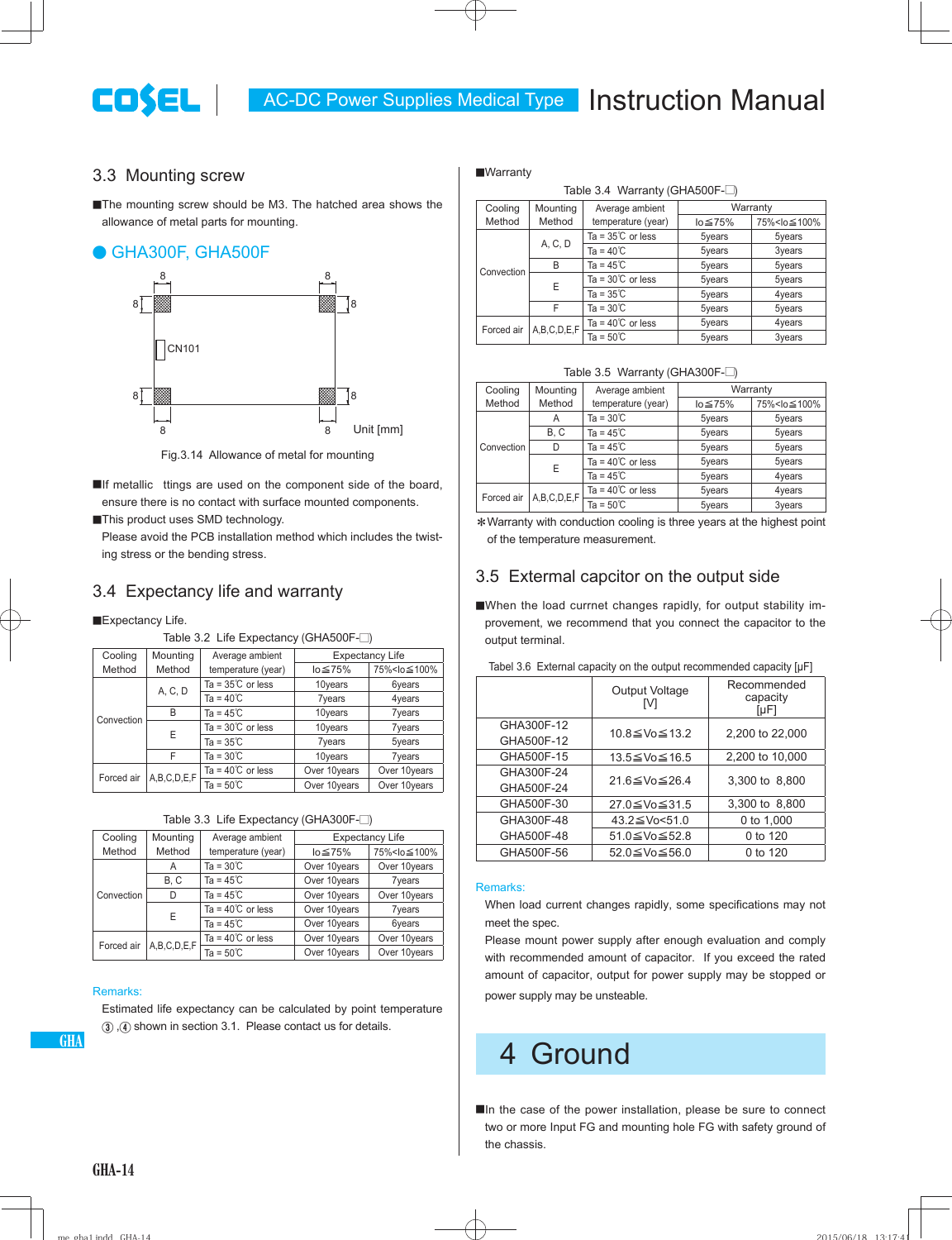# 5 Option and Others

## 5.1 Outline of option

**COSEL** 

## $\bullet$  –J1

■Connector(s) is / are replaced to VH connectors (Mfr. J.S.T.).

## $\bullet$  –R<sub>3</sub>, –SNF

**The following features are included.** 

- Dedicated harness. Please refer to the optional parts.
- ■AUX1 (12V±10% –R3: 1.0A, –SNF: 0.5A)
	- -This power supply is equipped with an axuiliary low power 12V output AUX1 which is available from CN501.
	- $\cdot$  AUX has been isolated from other circuit (input, output, FG, RC, PG).
	- -Do not exceed the current rating, it may causes malfunction or failure of the internal circuitry.

 $\blacksquare$ AUX2 (5V1A)

- -Output AUX2 will be generated from CN501. AUX2 (5V±5% 1.0A) can be used to power up remote control or other circuits. AUX has been isolated from other circuit (input, output, FG, RC, PG).
- -Do not exceed the current rating , it may causes malfunction or failure of the internal circuitry.
- -When the load currnet changes rapidly, for output stability improvement, we recommend that you connect the capacitor to the output terminal.

Table 5.1 External capacitor on the recommended capacity of AUX2

|                | recommended capacity $\lceil \mu \rceil$ |
|----------------|------------------------------------------|
| Output Voltage | GHA300/500F                              |
| 5V (AUX2)      | $330 - 560$                              |

¡Alarm

-Table 5.2, see Fig 5.1 the internal structure circuit explaining the operation of the PG alarm.

|  |  | Table 5.2 Description of the alarm |  |  |
|--|--|------------------------------------|--|--|
|--|--|------------------------------------|--|--|

|    | Alarm output condition                                | Alarm output                                            |  |
|----|-------------------------------------------------------|---------------------------------------------------------|--|
|    | Or lowering of the rated output Open collector method |                                                         |  |
|    |                                                       | voltage, output PG, PGG from Good: Low(0-0.5V 10mA max) |  |
| PG | terminal when you stop.                               | Bad: High or Open(40V 0.5mA max)                        |  |
|    | *Output is unstable state                             |                                                         |  |
|    | when the overcurrent                                  |                                                         |  |
|    | condition                                             | Tr : 40V 10mA max                                       |  |



#### Remote ON/OFF

- -You can operate the remote ON/OFF function by sending signals to CN501. Please see Table 5.3 for speci cations and Fig.5.2 for connecting examples.
- -Remote ON/OFF circuits (RC1 and RCG) are isolated from input, output FG, AUX and PG.
- -Please note the followings when using the remote ON/OFF function.
- 1 -R3 turns on by drawing current to RC, –SNF turns off by drawing current to RC.
- 2 The current own to RC is a 5mA typ (maximum 30mA).
- 3 If the output voltage is turned off through the remote ON/OFF circuit, 12V AUX stops.
- (4) If the output voltage is turned off through the remote ON/OFF circuit, PG signals turn to "High".
- 5 If voltage or current of a value not listed in Table 5.3 is applied between RC1 and RCG, the output voltage may not be generated normally.
- 6 Please wire carefully. If you wire wrongly, the internal components of a unit may be damaged.

Table 5.3 Speci cations of remote ON/OFF

| Fig.5.2 RC circuit example |            | $-R3$          | $-SNF$      |
|----------------------------|------------|----------------|-------------|
| SW Logic                   | Output on  | SW close       | SW open     |
|                            |            | (3mA min)      | (0.1mA max) |
|                            | Output off | SW open        | SW close    |
|                            |            | (0.1mA max)    | (3mA min)   |
| Optional harness           |            | <b>H-SN-34</b> |             |
|                            |            | or H-SN-35     |             |



(Example V1 : 5V R1 : 270 $\Omega$ )

Fig.5.2 RC circuit example

\* If the output of an external power supply is within the range of 4.5 - 12.5V, you do not need a current limiting resistor R1. If the output exceeds 12.5V, however, please connect the current limiting resistor R1.

To calculate a current limiting resistance value, please use the following equation.

$$
R1[\Omega] = \frac{V1-(1.1+Ri \times 0.005)}{0.005}
$$
 Ri=440[\Omega]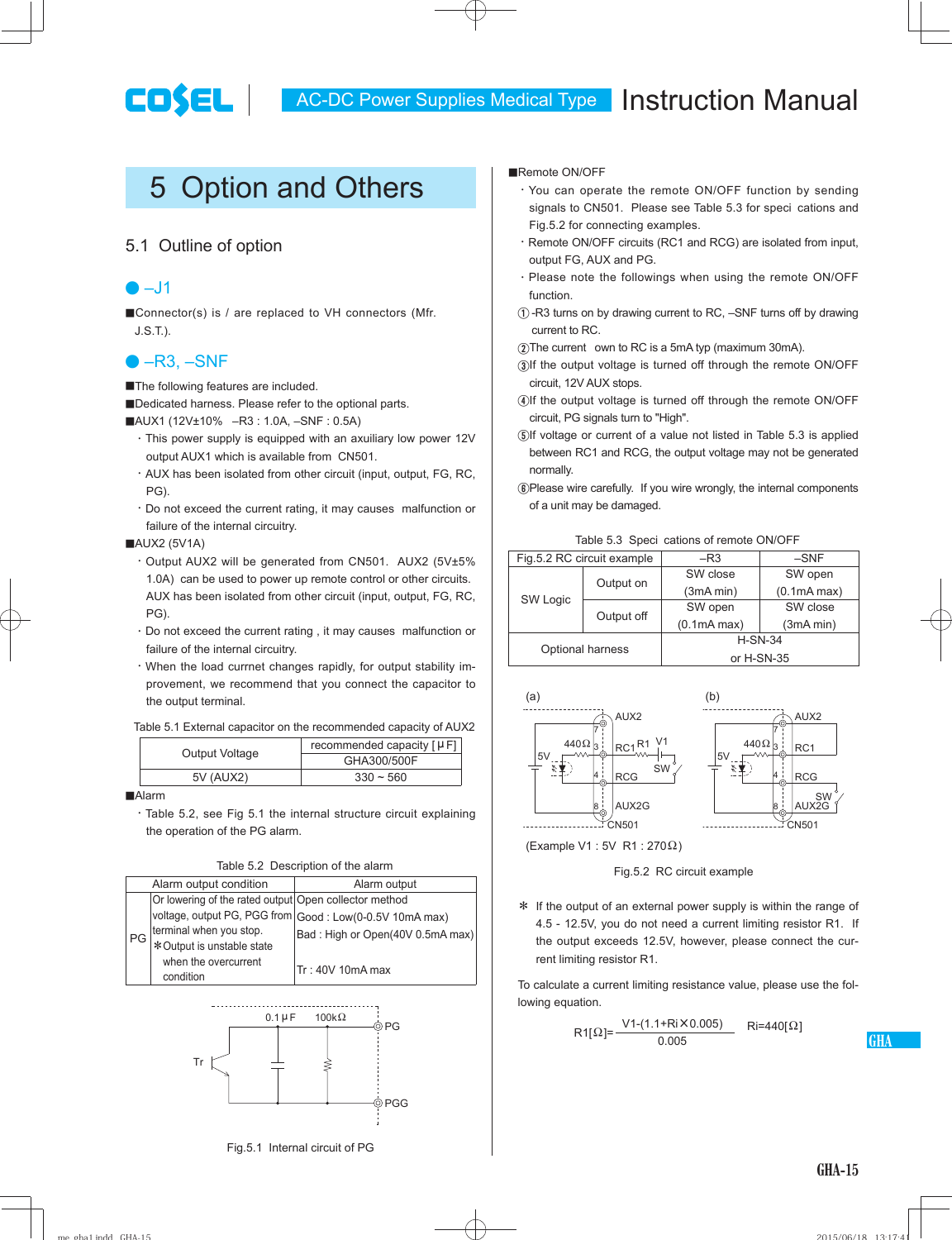## AC-DC Power Supplies Medical Type | Instruction Manual

#### $\bullet$  –SNF

COSEL

■Chassis and a cooling fan are added.

■Oil and chemical environment may cause of power supply's malfunction or failure. Please avoid operation and storage in such environments.

#### **Derating**

It should be satis ed that derating curve depending on input voltage in Fig.3.10 and derating curve on ambient temperature in Fig.5.4. As the veri cation method, temperature of measurement point A should be rated temperature or less in Table 5.4.



Fig.5.3 Measurement point A



|            | Ambient temperature |             |  |
|------------|---------------------|-------------|--|
| Measurment | $50^{\circ}$ C      | 70°C        |  |
| Point A    | 65℃ or less         | 78℃ or less |  |



Fig.5.4 Ambient temperature derating curve (Reference)

■When output current more than rated, output may shut down after 5 seconds or more. Recycle the input after 3 minutes to reset the protection.

#### ■Maintenance of FAN

 FAN life time expectancy (R(t)=90%) in Fig.5.5 is depended on measurement point temperature in Fig.5.6, which exhaust air temperature from FAN at input terminal side.

 If load wires are generating heat, intake air temperature may become high. It may in uence to FAN exhaust temperature. It is a notice that optical wires have to be selected for the avoidance. When FAN stop or air volume decrease happen, power supply's output will be shut down.



Fig.5.5 Expected life time of FAN



Fig.5.6 Measurement of FAN exhaust temperature

#### **Mounting** screw

 Screw length into power supply should be shorter than 6mm due to keep safety isolation clearance from inside components in Fig.5.7. Please x power supply surely by screws in consideration of the weight.



Fig.5.7 Mounting screw

A cooling FAN is built-in. Please keep 30mm or more clearance both input and output side to make enough air ventilation. Do not block off cooling FAN's air ow for stable operation.



■When power supply is used where dust exist, it may cause of FAN failure. It is recommended to install a air lter to the system air ventilation duct.